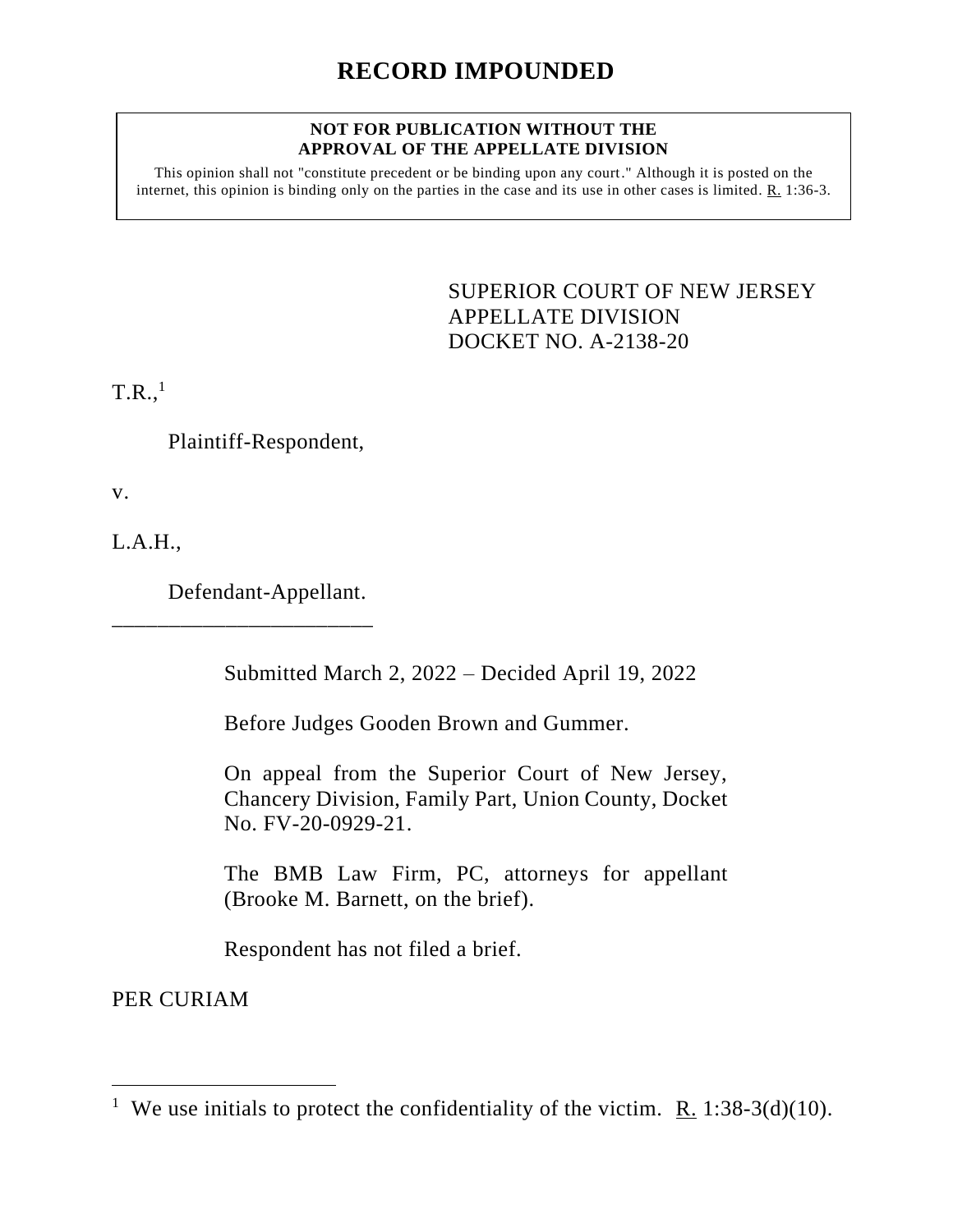In this one-sided appeal, defendant appeals from a March 16, 2021 final restraining order (FRO) entered against him in favor of plaintiff pursuant to the Prevention of Domestic Violence Act (PDVA), N.J.S.A. 2C:25-17 to -35, based on the predicate act of harassment. We affirm.

Plaintiff and defendant are co-parents of a twelve-year-old daughter, D.H. The parties share joint legal custody, with plaintiff having primary residential custody of D.H. Previously, pursuant to court order, plaintiff relocated to Virginia with D.H. Since then, the parties have adhered to a parenting plan that allows defendant to have parenting time in New Jersey during D.H.'s summer break.

On January 28, 2021, plaintiff filed a domestic violence complaint under the PDVA alleging harassment and terroristic threats, and obtained a temporary restraining order (TRO) based on incidents that occurred on January 11 and 12, 2021. In the complaint, plaintiff alleged that at 9:00 p.m. on January 11, after receiving "a phone call from her sister" advising her that D.H. had disclosed being "sexually assaulted by defendant's nephew over the summer," plaintiff called defendant to inform him of the allegation and was subjected to "yelling" and "profanity." Plaintiff also alleged that defendant threatened "to have [her] clapped . . . when [his] brother [was] released."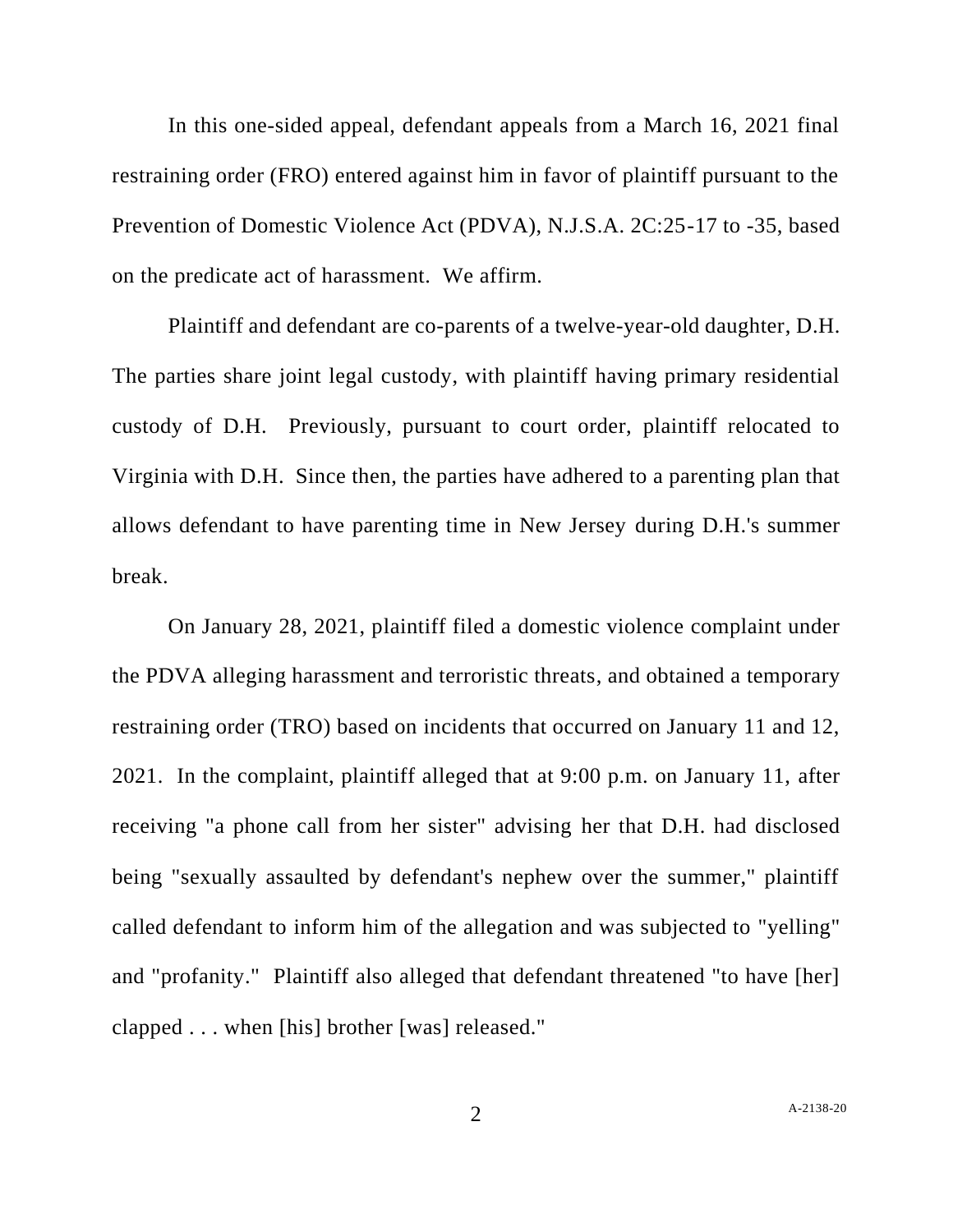The complaint continued that at 2:00 a.m. the following morning, defendant appeared unannounced at plaintiff's mother's house in Elizabeth, New Jersey, "with approximately [twenty] people," prompting plaintiff's mother to "call[] the police" to disperse the crowd. At approximately 3:30 p.m. later that day, while plaintiff accompanied D.H. to the prosecutor's office to give a statement, defendant allegedly again "appeared unannounced," "subjected . . . plaintiff to name calling," and "continued to stare at plaintiff to intimidate her." In the complaint, plaintiff reported a prior history of domestic violence based on defendant "refusing to return [D.H.] following his parenting time" and "call[ing] people to his home to intimidate plaintiff and prevent her from picking up  $[D.H.].$ "

On March 16, 2021, the Family Part judge conducted a one-day FRO hearing during which plaintiff was represented by counsel and defendant was self-represented. At the hearing, plaintiff testified that during the evening hours of January 11, 2021, while D.H. was visiting plaintiff's mother in New Jersey, plaintiff's sister called her in Virginia and told her that D.H. had just disclosed to her "that [defendant's] nephew molested her over the summer [of 2020] while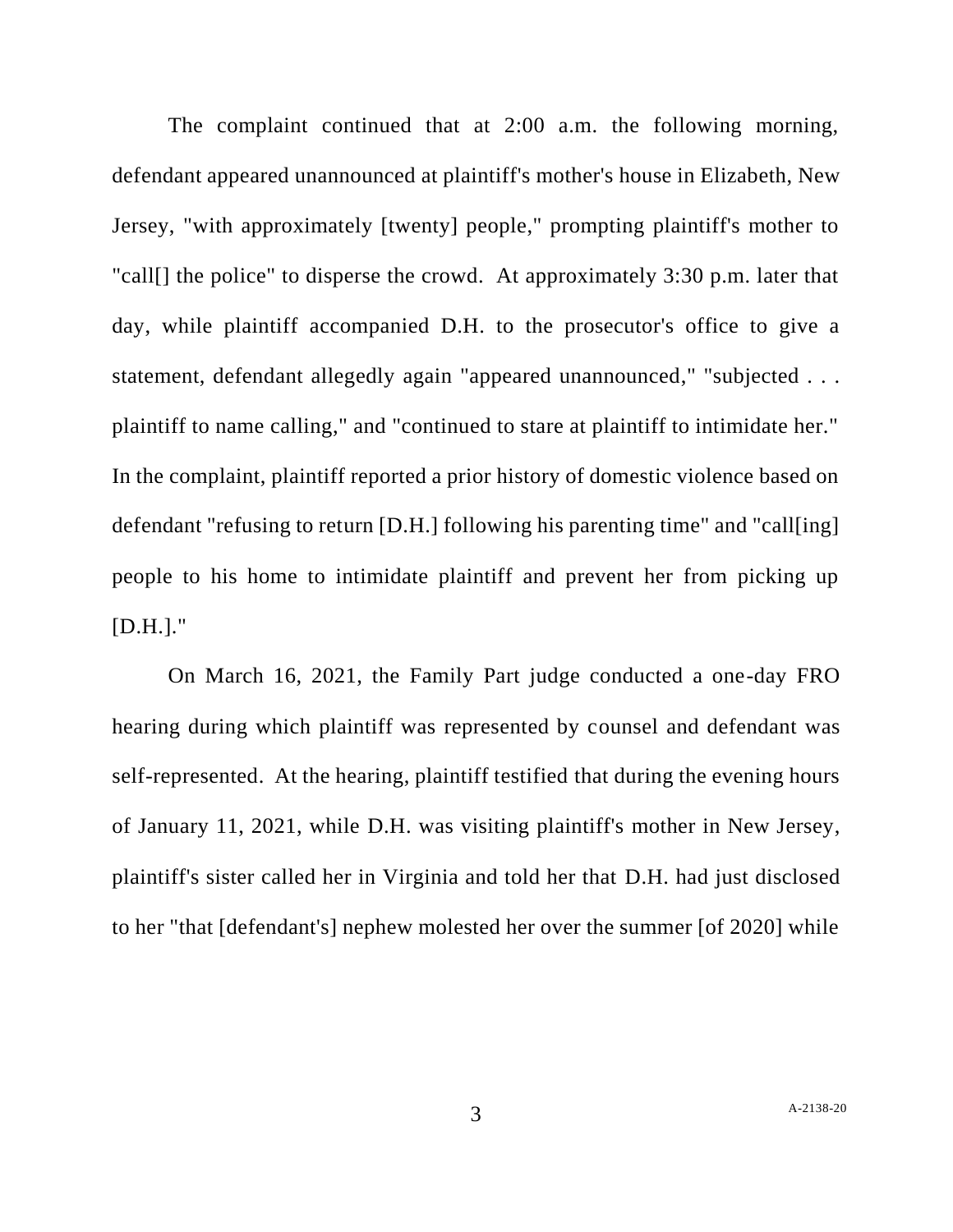she was visiting [defendant]."<sup>2</sup> Plaintiff told her sister to "call the police" while she called defendant "to let him know what [was] going on and find out if he [knew] anything about what happened."

Immediately after talking to her sister, plaintiff called defendant and informed him of the allegations. Defendant retorted "that his nephew didn't do no shit like that," accused plaintiff of being a "fucking liar," and threatened "to get [plaintiff] fucking clapped." Plaintiff explained that "clapped" was "street terminology [for] getting shot at or killed." Plaintiff testified defendant added that "[b]ig brah's coming home soon from prison," and "[i]t's going down." Plaintiff stated that defendant had a brother who was "incarcerated for manslaughter" and was "supposed to get out" soon.

As defendant continued to berate her, plaintiff hung up the phone and purchased a train ticket to New Jersey leaving at 5:00 a.m. the following morning. After plaintiff arrived in New Jersey at approximately 1:00 p.m. on January 12, 2021, she accompanied D.H. to the prosecutor's office to give a statement. Although she had not told defendant they were going to the prosecutor's office, defendant "showed up" there with six family members, all

<sup>&</sup>lt;sup>2</sup> The statement was admitted not for "the truth of the matter asserted" but to explain the actions plaintiff took after hearing the statement. N.J.R.E. 801(c).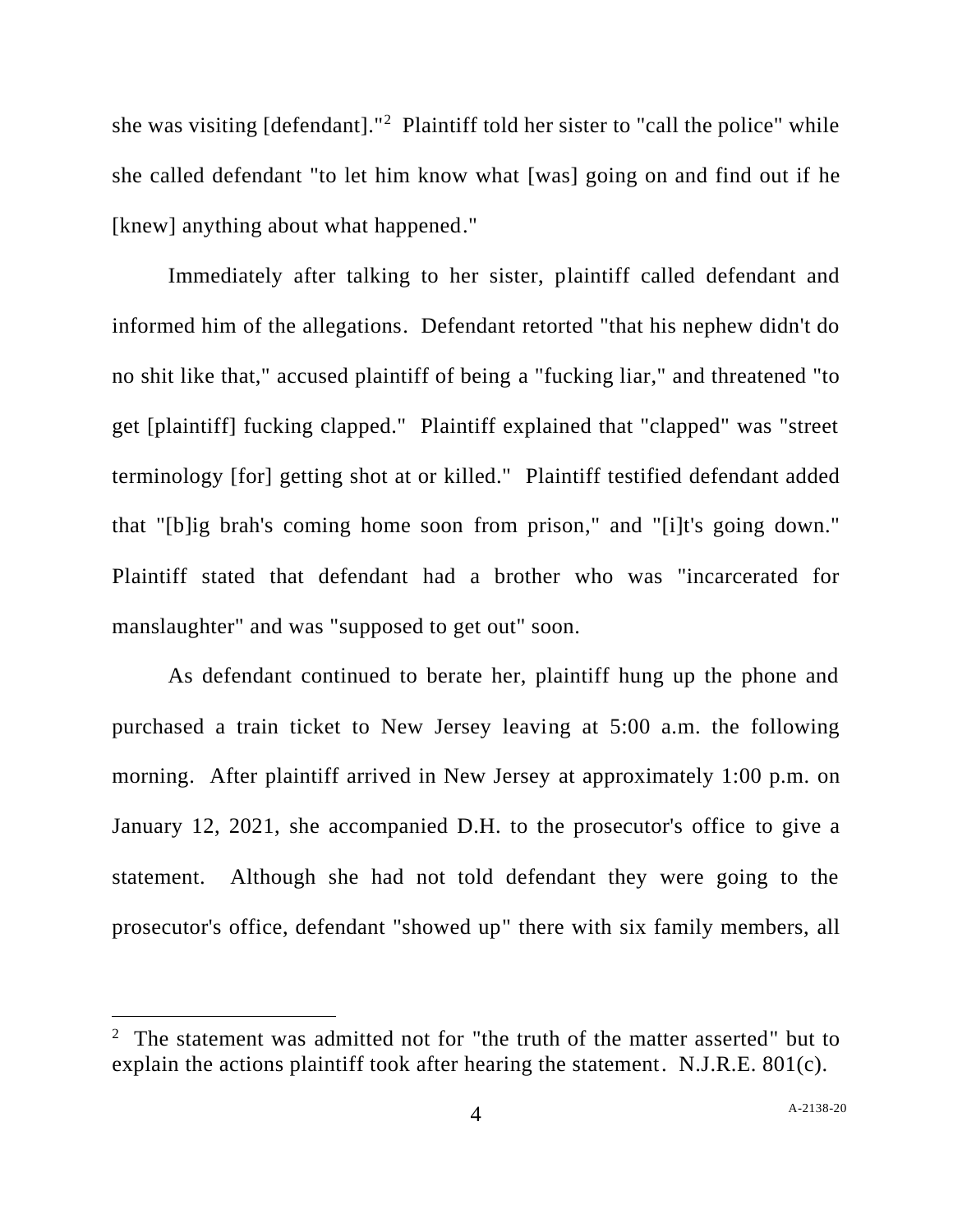of whom yelled and cursed at her. In addition, defendant "got in [her] face and called [her] a fucking liar." Although an officer made defendant's family members leave, defendant was "allowed . . . to stay, but . . . star[ed] at [her] the whole entire time trying to intimidate [her]." As a result, according to plaintiff, when she left the prosecutor's office, "[she] was escorted out."

Plaintiff also recounted prior incidents between the parties. She testified that during defendant's parenting time with D.H. in June of 2020, defendant would not allow plaintiff to talk to D.H. and "sent [plaintiff] text messages saying that he [was] going to make [plaintiff] suffer." Believing defendant intended to hurt her or D.H., plaintiff "called the police to do a welfare check, and . . . filed for an emergent hearing." In August of 2020, when plaintiff attempted to pick up D.H. from defendant's house in New Jersey,<sup>3</sup> defendant told plaintiff she was "not fucking leaving with [D.H.,]" and about fifteen to twenty of defendant's family members threatened plaintiff's father who had accompanied her.

Plaintiff testified that although she lived in Virginia, she needed a restraining order because she visited her family in New Jersey every month and

<sup>&</sup>lt;sup>3</sup> Plaintiff explained that pursuant to their parenting plan, the party who had parenting time was responsible for picking up D.H.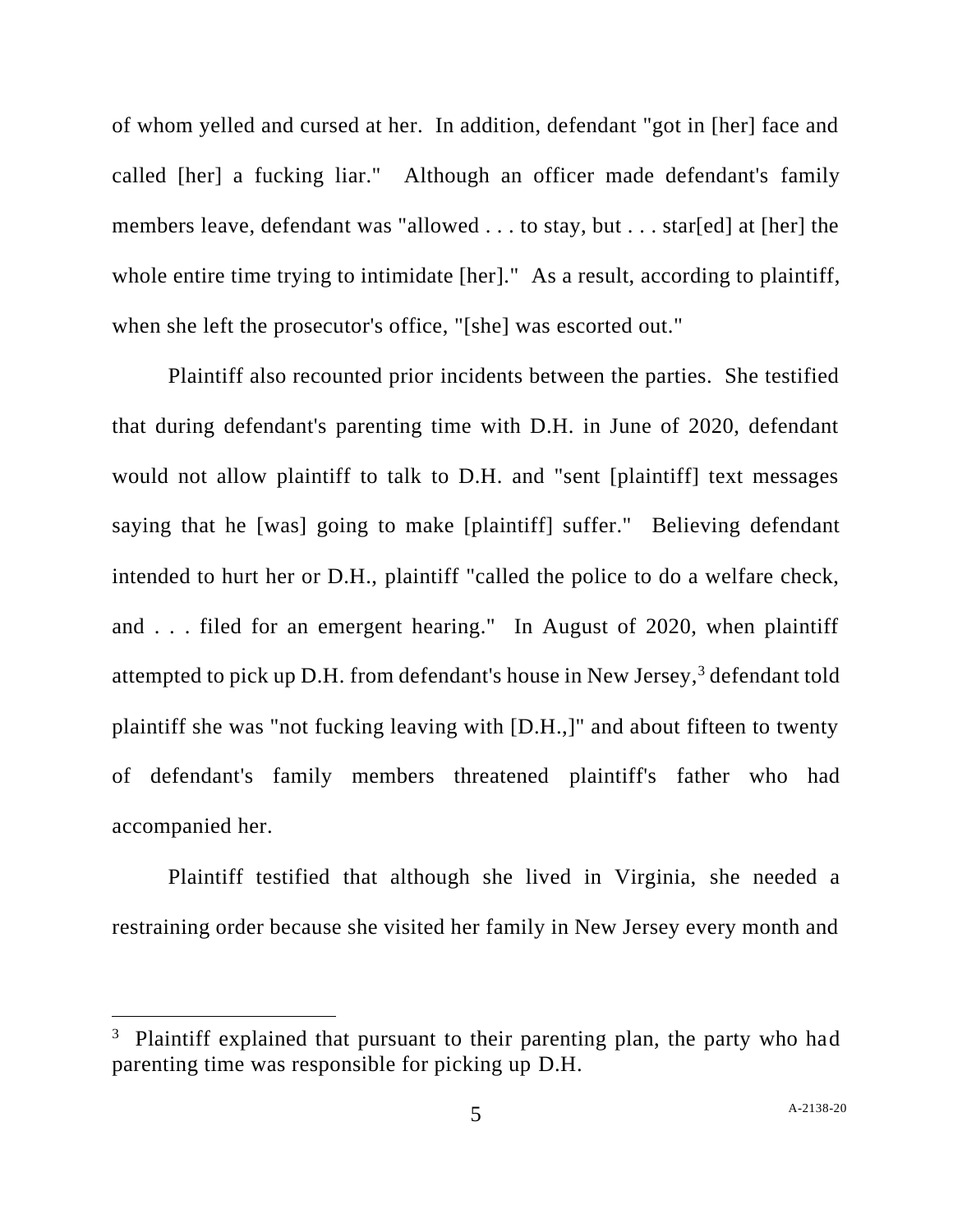was "afraid" that defendant was "going to shoot [her]" or "get [her] killed," and "retaliate" against her family.

During his testimony, defendant denied plaintiff's allegations. Specifically, defendant denied threatening to have plaintiff "clapped" or cursing at plaintiff during the January 11 phone conversation. Although defendant admitted that his brother was in prison for a homicide, he stated his brother was not coming home anytime soon. Regarding the January 12 encounter at the prosecutor's office, defendant acknowledged that he was not invited and claimed that he did not know that plaintiff would be there. Further, defendant admitted that he was accompanied by his mother, father, and two sisters. However, defendant explained that he only went to check on his daughter's welfare and denied cursing at plaintiff or that he or his family members tried to intimidate her.

Defendant also admitted that after learning of the molestation allegation, he went to plaintiff's mother's house with several family members in the early morning hours of January 12. However, he explained that his purpose was to do "[a] welfare check" on D.H. because he could not reach plaintiff's mother via telephone. Additionally, defendant denied threatening or cursing at plaintiff in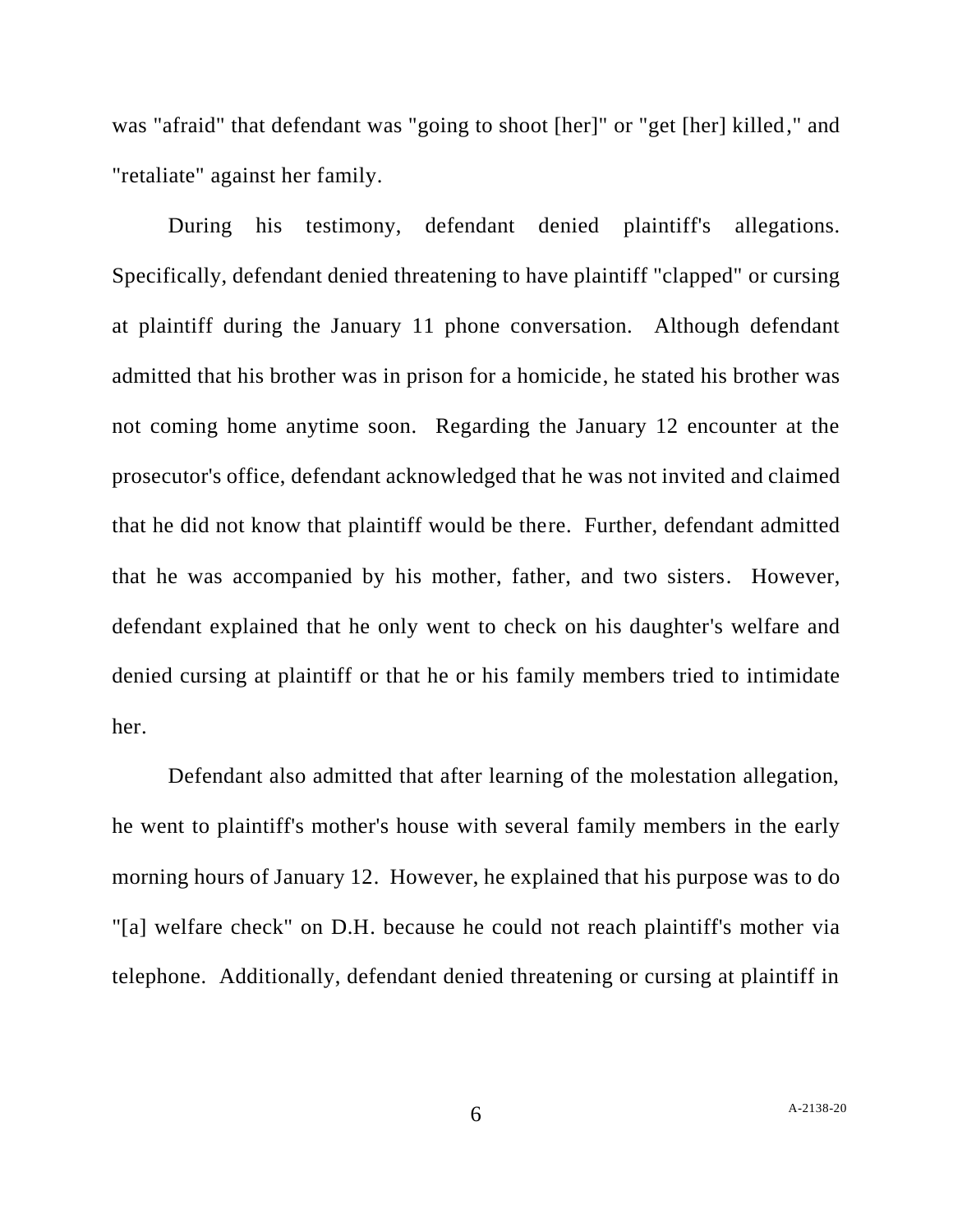August of 2020 when she came to his house to pick up D.H. and denied that his family members threatened plaintiff's father.

Following summations, in an oral decision on the record, the judge determined the entry of an FRO was justified. The judge was satisfied that the evidence met both prongs of Silver v. Silver, 387 N.J. Super. 112, 125-26 (App. Div. 2006), which delineated the two-part test for granting an FRO under the PDVA. As a threshold matter, the judge found jurisdiction under the PDVA predicated on the parties having "a child in common." N.J.S.A. 2C:25-19(d). Next, the judge pointed out that given the divergent accounts, the entire case hinged on the credibility of one party over the other. After considering the testimony, the judge found plaintiff more credible than defendant and concluded plaintiff met the requisite burden of proof to establish defendant committed the predicate act of harassment, N.J.S.A. 2C:33-4. 4 In support, the judge relied on defendant's threat to harm plaintiff and use of offensively coarse language during the January 11 telephone conversation, as well as his continuing course of alarming conduct during the January 12 encounter at the prosecutor's office.

In crediting plaintiff's version, the judge explained:

<sup>&</sup>lt;sup>4</sup> The judge did not find the predicate act of terroristic threats, N.J.S.A. 2C:12-3.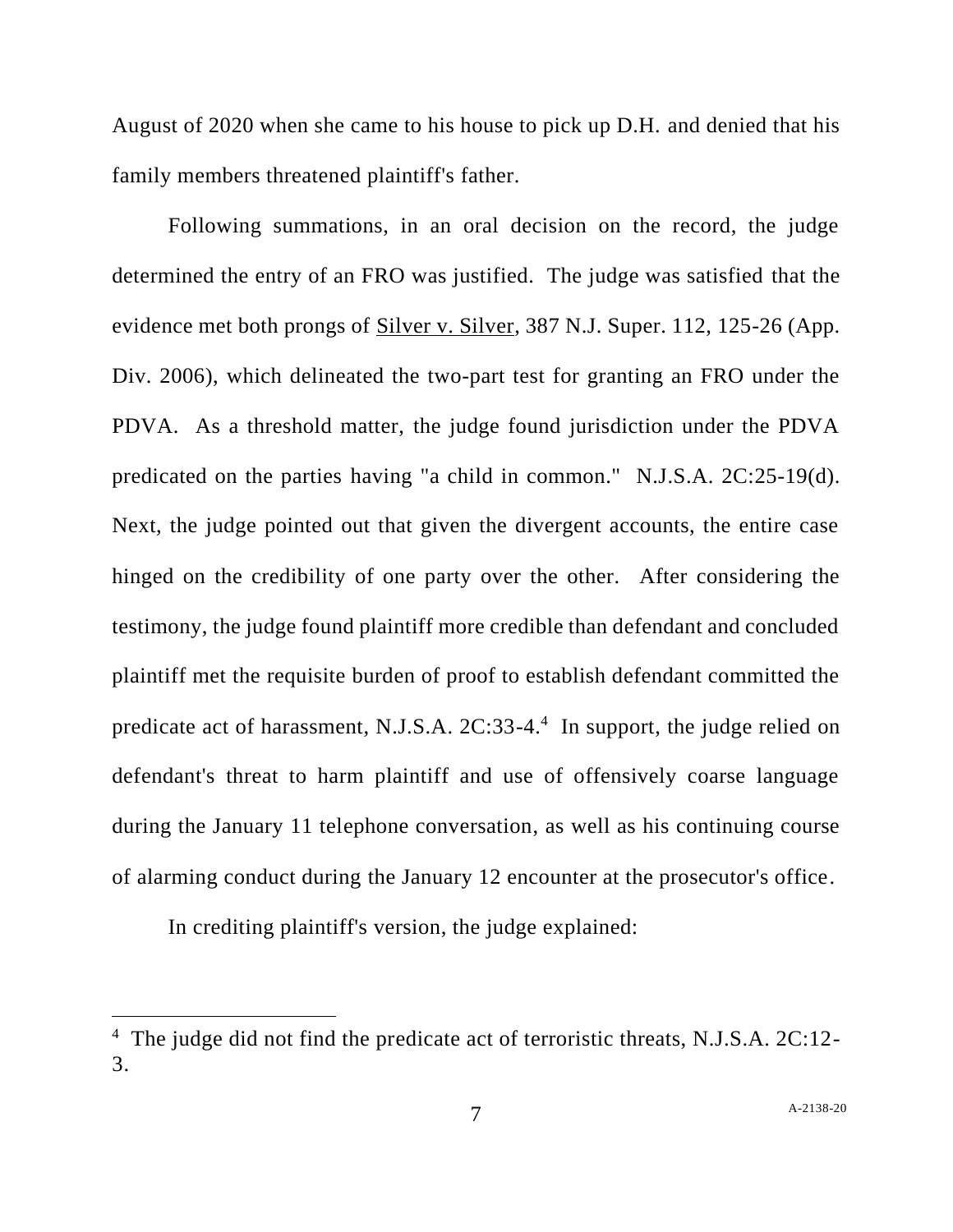[Defendant] would have me believe that [plaintiff] totally fabricated all of those things, especially the part about big bro's coming home from prison. Things are going to go down.

How she would make that up is beyond me, but it's not credible that [defendant] say[s] that [he] didn't say it. I find [plaintiff] to be the more credible witness. I find that her testimony is truthful and that those things were said. And that those things were said in order to harass her, to stir her up, to scare her. To . . . if not alarm her, at least seriously annoy her. And so based upon that I believe . . . plaintiff has proved by a preponderance of the credible evidence that . . . defendant did commit an act of harassment against her.

The judge also examined the "history between the parties," recounting defendant's attempt in June of 2020 to withhold D.H. from plaintiff and commenting that he was "going to make [plaintiff] suffer." Additionally, the judge cited the August of 2020 encounter during which defendant threatened that plaintiff was "not leaving with [D.H.]." The judge explained that the parties' history "help[ed] to establish the predicate offense [of harassment]" as well as determine whether an FRO was needed.

In that regard, the judge stated:

When the [c]ourt has to analyze whether or not a plaintiff is in some immediate danger to person or property, I look at the predicate offense, and I look at the history. So here the predicate offense is threatening in nature. . . .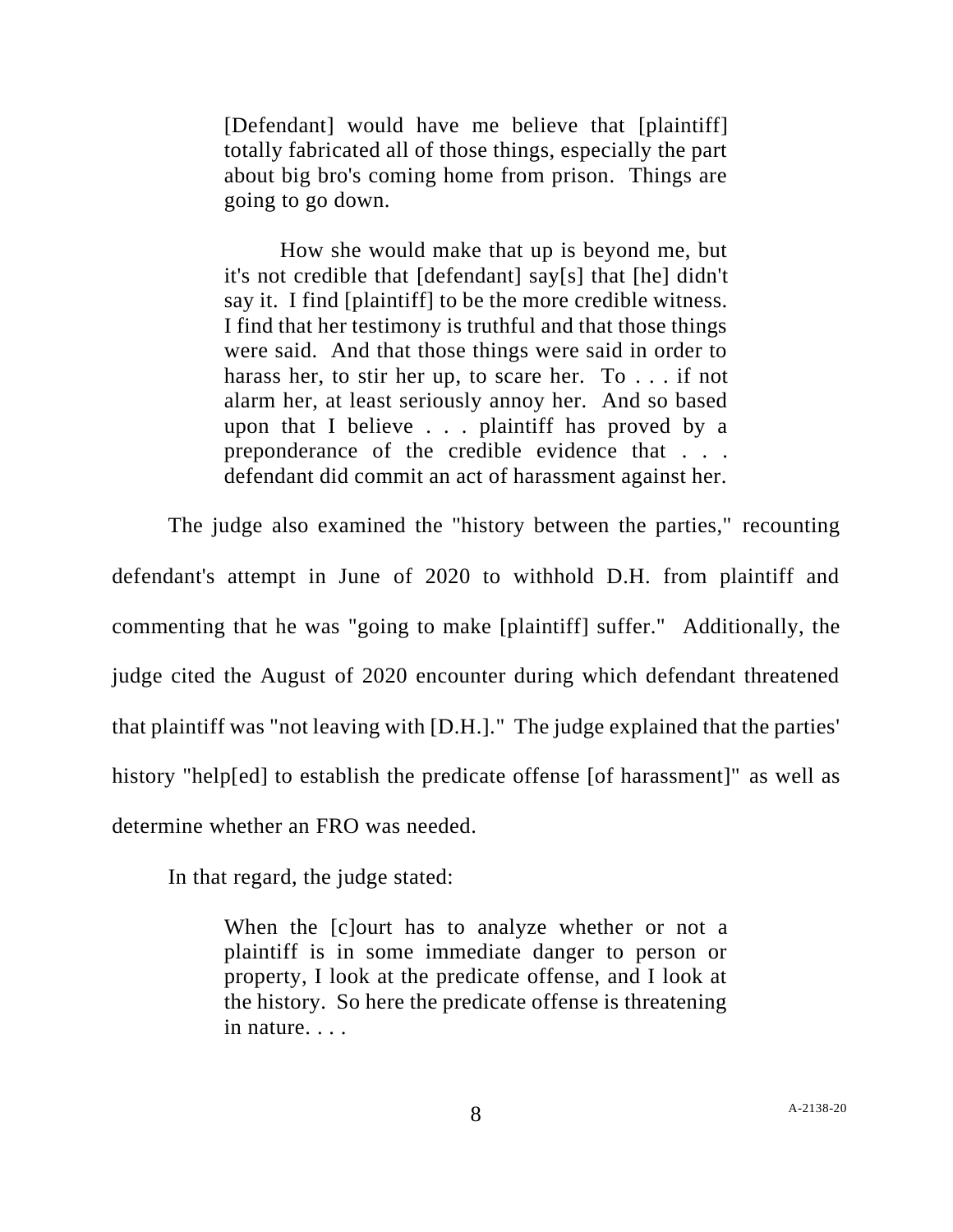And so I believe that [plaintiff] is in some immediate danger, if not from being harmed and being shot, but at least from having future acts of domestic violence committed against her like harassment. . . . And so this continuing conduct serves one purpose and one purpose only, to harass [plaintiff]. And it has to be stopped.

Thus, the judge entered an FRO "to protect [plaintiff] from future acts of domestic violence and to prevent any further abuse at the hands of . . . defendant." This appeal followed.

Our limited scope of review of a trial court's findings of fact is well established. "We accord substantial deference to Family Part judges, who routinely hear domestic violence cases and are 'specially trained to detect the difference between domestic violence and more ordinary differences that arise between couples.'" C.C. v. J.A.H., 463 N.J. Super. 419, 428 (App. Div. 2020) (quoting J.D. v. M.D.F., 207 N.J. 458, 482 (2011)). "[D]eference is especially appropriate 'when the evidence is largely testimonial and involves questions of credibility.'" MacKinnon v. MacKinnon, 191 N.J. 240, 254 (2007) (quoting Cesare v. Cesare, 154 N.J. 394, 412 (1998)).

Consequently, "findings by a trial court are binding on appeal when supported by adequate, substantial, credible evidence." Gnall v. Gnall, 222 N.J. 414, 428 (2015). To be sure, we will not disturb a trial court's factual findings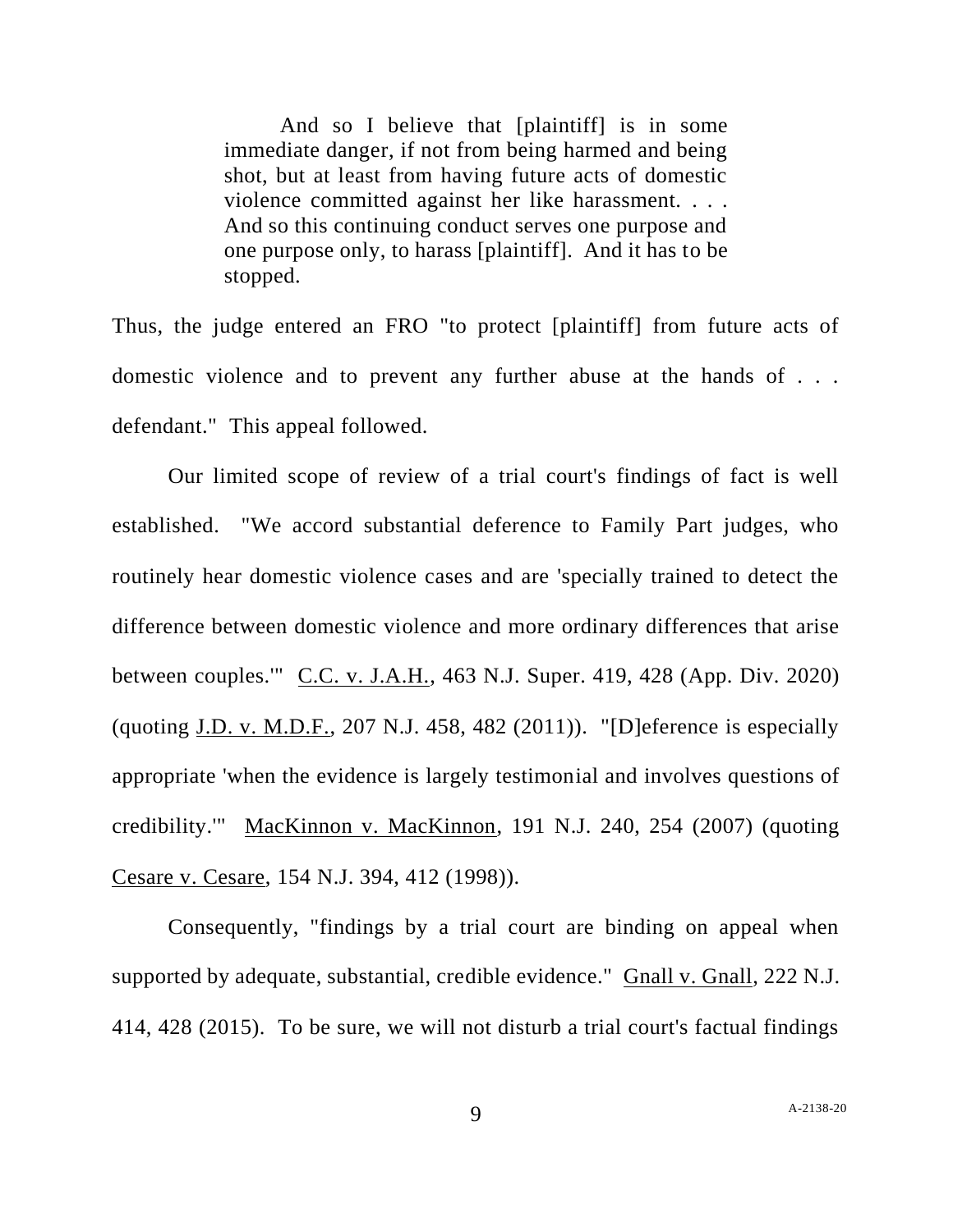unless "'they are so manifestly unsupported by or inconsistent with the competent, relevant and reasonably credible evidence as to offend the interests of justice.'" Cesare, 154 N.J. at 412 (quoting Rova Farms Resort, Inc. v. Invs. Ins. Co. of Am., 65 N.J. 474, 484 (1974)). We do not, however, accord such deference to the court's legal conclusions, which we review de novo. Thieme v. Aucoin-Thieme, 227 N.J. 269, 283 (2016).

As stated, the entry of an FRO under the PDVA requires the trial court to make certain findings pursuant to a two-step analysis delineated in Silver, 387 N.J. Super. at 125-27. Initially, the court "must determine whether the plaintiff has proven, by a preponderance of the credible evidence, that one or more of the predicate acts set forth in N.J.S.A. 2C:25-19(a) has occurred." Id. at 125 (citing N.J.S.A. 2C:25-29(a)). Harassment is one of the predicate acts included in N.J.S.A. 2C:25-19(a). See N.J.S.A. 2C:25-19(a)(13).

A person commits harassment "if, with purpose to harass another," he: (a) "[m]akes, or causes to be made, a communication or communications anonymously or at extremely inconvenient hours, or in offensively coarse language, or any other manner likely to cause annoyance or alarm;" (b) "[s]ubjects another to striking, kicking, shoving, or other offensive touching, or threatens to do so;" or (c) "[e]ngages in any other course of alarming conduct or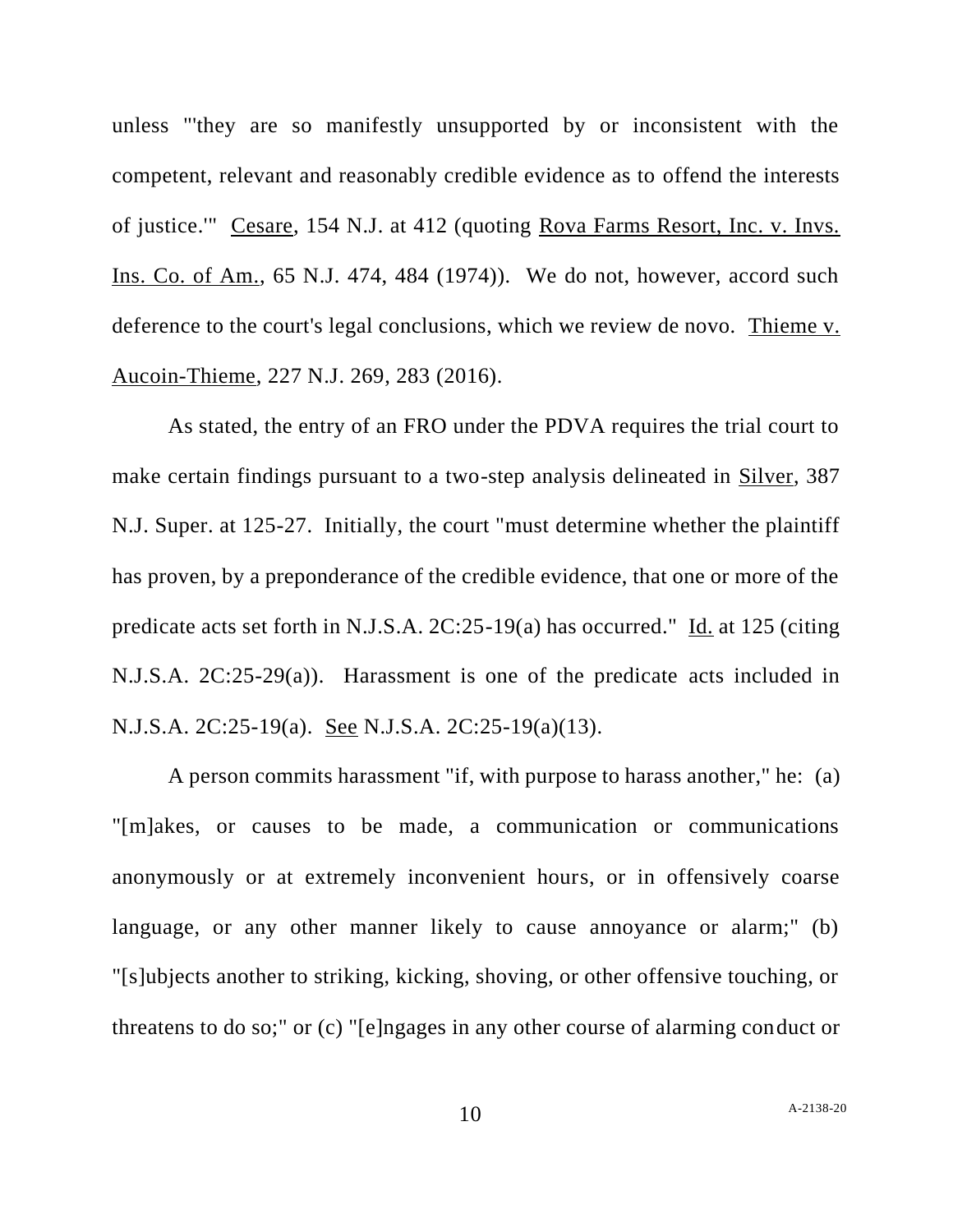of repeatedly committed acts with purpose to alarm or seriously annoy such other person." N.J.S.A.  $2C:33-4(a)$  to (c).

If the court finds the defendant committed a predicate act of domestic violence, the court must then determine whether it "should enter a restraining order that provides protection for the victim." Silver, 387 N.J. Super. at 126. In those cases where "the risk of harm is so great," J.D., 207 N.J. at 488, the second inquiry "is most often perfunctory and self-evident," Silver, 387 N.J. Super. at 127. However, in all cases, "the guiding standard is whether a restraining order is necessary, upon an evaluation of the factors set forth in N.J.S.A. 2C:25-  $29(a)(1)$  to ... (6), to protect the victim from an immediate danger or to prevent further abuse." Ibid. Those factors include but are not limited to: "[t]he previous history of domestic violence between the [parties], including threats, harassment and physical abuse;" "[t]he existence of immediate danger to person or property;" and "[t]he best interests of the victim and any child." N.J.S.A.  $2C:25-29(a)(1)$  to  $(2)$ ,  $(4)$ .

Based on our review of the record, we are convinced there is sufficient credible evidence to support the judge's determination that defendant committed the predicate act of harassment to satisfy the first Silver prong. Admittedly, "[o]ur courts have struggled with the proofs needed to support a domestic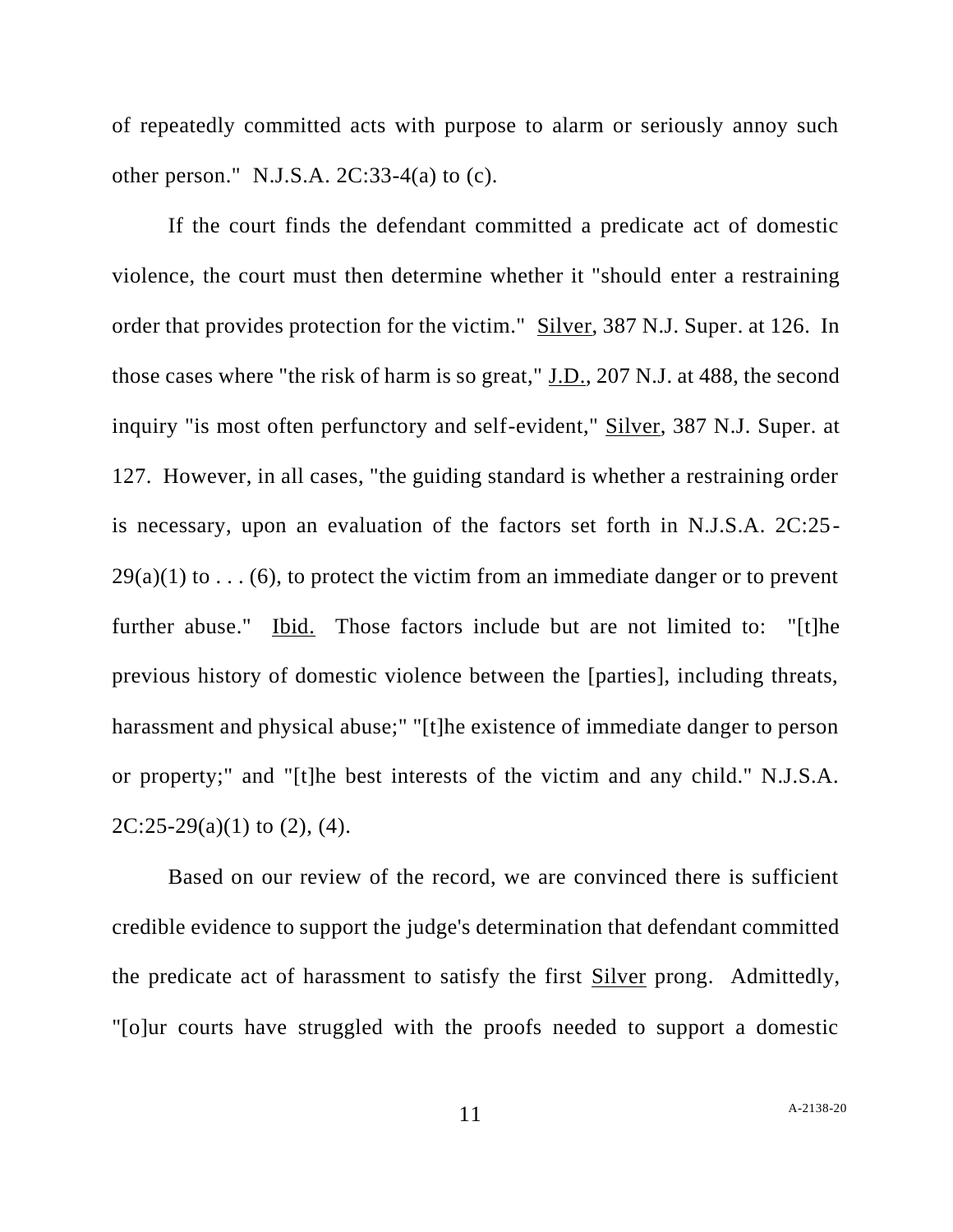violence restraining order based on claims of harassment," and "[n]ot all offensive or bothersome behavior . . . constitutes harassment." J.D., 207 N.J. at 482-83. Because "direct proof of intent" is often absent, "purpose may and often must be inferred from what is said and done and the surrounding circumstances." State v. Castagna, 387 N.J. Super. 598, 606 (App. Div. 2006). Therefore, "[a] history of domestic violence may serve to give content to otherwise ambiguous behavior and support entry of a restraining order." J.D., 207 N.J. at 483.

Here, the totality of the circumstances demonstrated that defendant's communications, which included offensively coarse language, his threats of harm involving his brother, and his course of alarming conduct, particularly the intimidation at the prosecutor's office, were engaged in with the purpose to harass plaintiff. See State v. Hoffman, 149 N.J. 564, 577, 585 (1997) (explaining that in determining whether a defendant's conduct constitutes harassment, a judge may use "[c]ommon sense and experience," and "[t]he incidents under scrutiny must be examined in light of the totality of the circumstances"); C.M.F. v. R.G.F., 418 N.J. Super. 396, 404 (App. Div. 2011) (noting "the very nature of the verbal attack, the manner of its delivery and the attendant circumstances" may "strongly suggest a purpose to harass"); Pazienza v. Camarata, 381 N.J. Super. 173, 183-84 (App. Div. 2005) (explaining text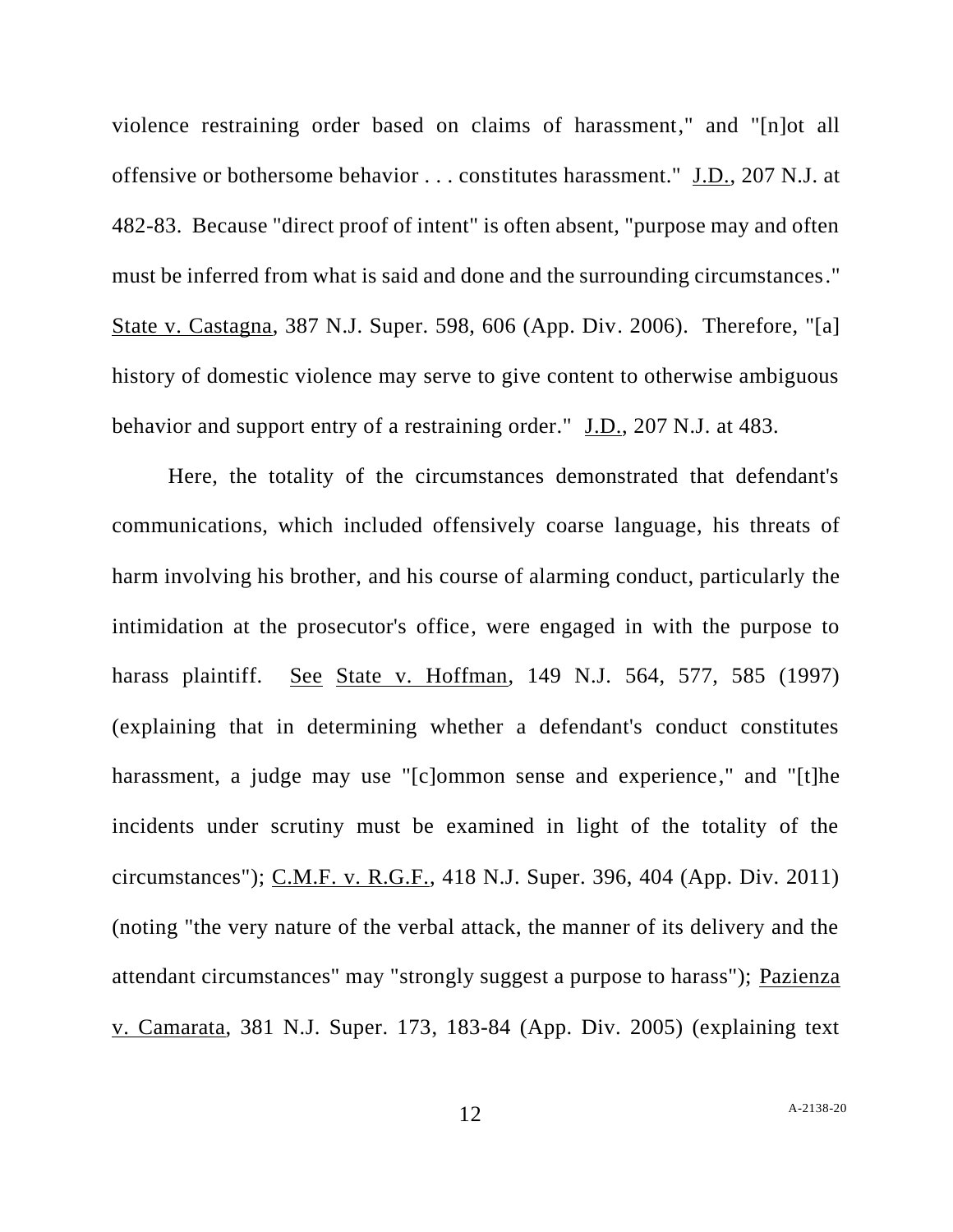messages sent from defendant to plaintiff "when viewed in the context of defendant's prior conduct towards plaintiff, was likely to cause plaintiff annoyance," and the "purpose to harass on defendant's part [was] easily inferred").

Additionally, the evidence clearly established that an FRO was required to protect plaintiff and prevent further acts of domestic violence, satisfying the second Silver prong. Critically, the judge believed an FRO was warranted because plaintiff was in "immediate danger" of "being harmed" or "shot" at defendant's behest and at risk of "having future acts of domestic violence committed against her."

Defendant essentially disputes the judge's credibility findings – adopting plaintiff's narrative of the events over that of defendant's – and argues that the judge relied on insufficient proofs to support his findings. However, "[b]ecause the entire case was premised on disputed testimony and the credibility of witnesses," we are bound to defer to the judge's findings as they are based on sufficient, credible evidence in the record. Cesare, 154 N.J. at 416.

Defendant also asserts he was denied a fair opportunity to be heard and defend himself against plaintiff's claims of domestic violence because the judge did not advise defendant "of his right to cross[-]examine . . . plaintiff" and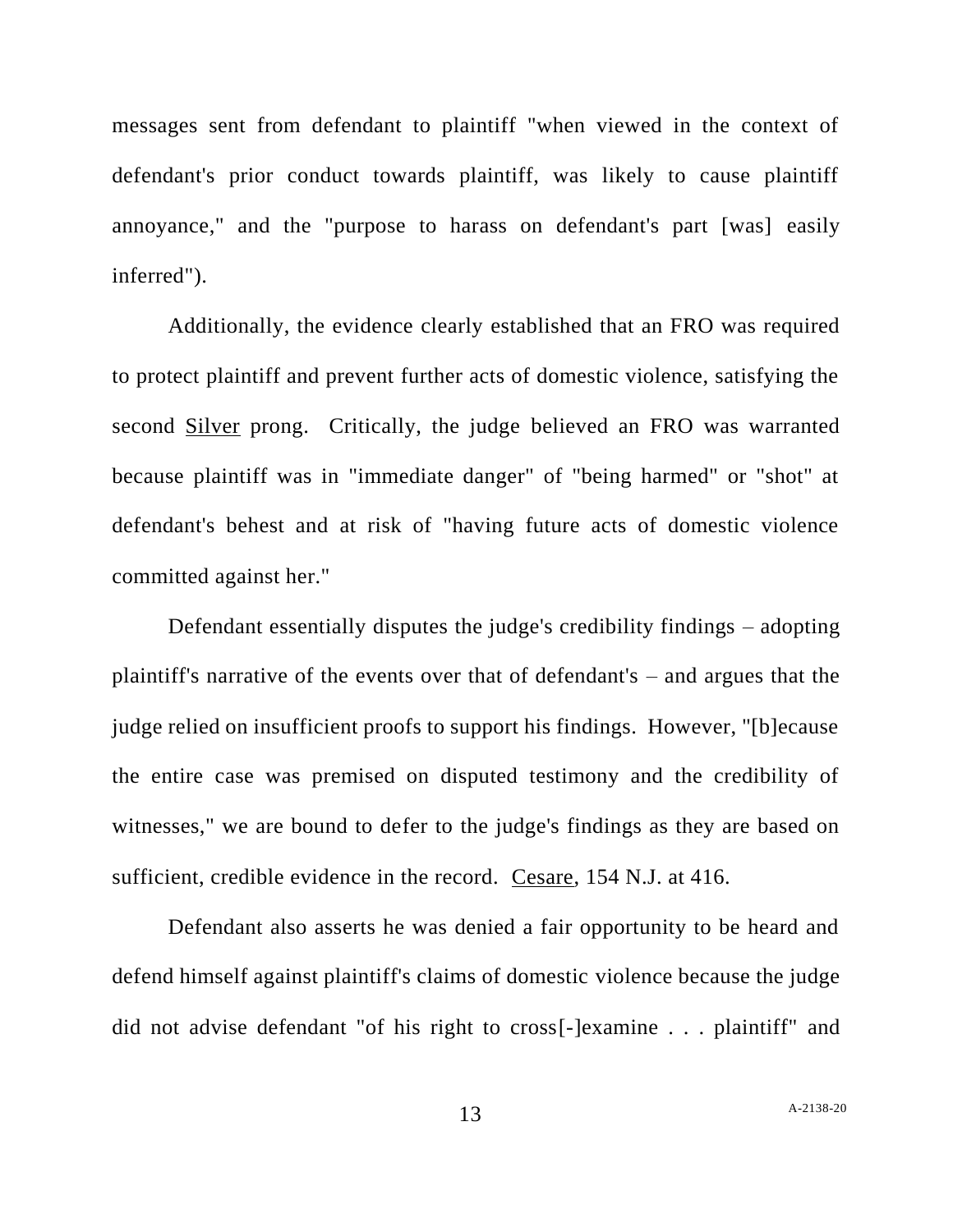"precluded him from presenting evidence." Like all civil proceedings, litigants in domestic violence proceedings are entitled "to a full and fair hearing" imbued with the protections of due process. J.D., 207 N.J. at 481. The due process guarantee includes the opportunity to be heard and requires "procedural safeguards including the right to cross-examine adverse witnesses and the right to call witnesses in his own defense." Peterson v. Peterson, 374 N.J. Super. 116, 124 (App. Div. 2005).

Nonetheless,

[w]e do not suggest that our trial courts are without means to control testimony or to require that parties present testimony and evidence relevant to the issues in dispute. Nor do we mean to make our trial courts prisoners of the whims of litigants locked in domestic warfare. But their obligation is to see to it that justice is accomplished and to conduct and control proceedings in a manner that will best serve that goal.

[J.D., 207 N.J. at 482.]

Here, we are satisfied defendant was afforded a full and fair hearing before the FRO was entered. Although the judge did not explain defendant's right to cross-examine plaintiff, it is unclear from the record that defendant was unaware of his right to do so, and the judge certainly did not prevent defendant from cross-examining plaintiff. The judge told defendant that the burden was on plaintiff to prove her case and allowed defendant to respond to the allegations